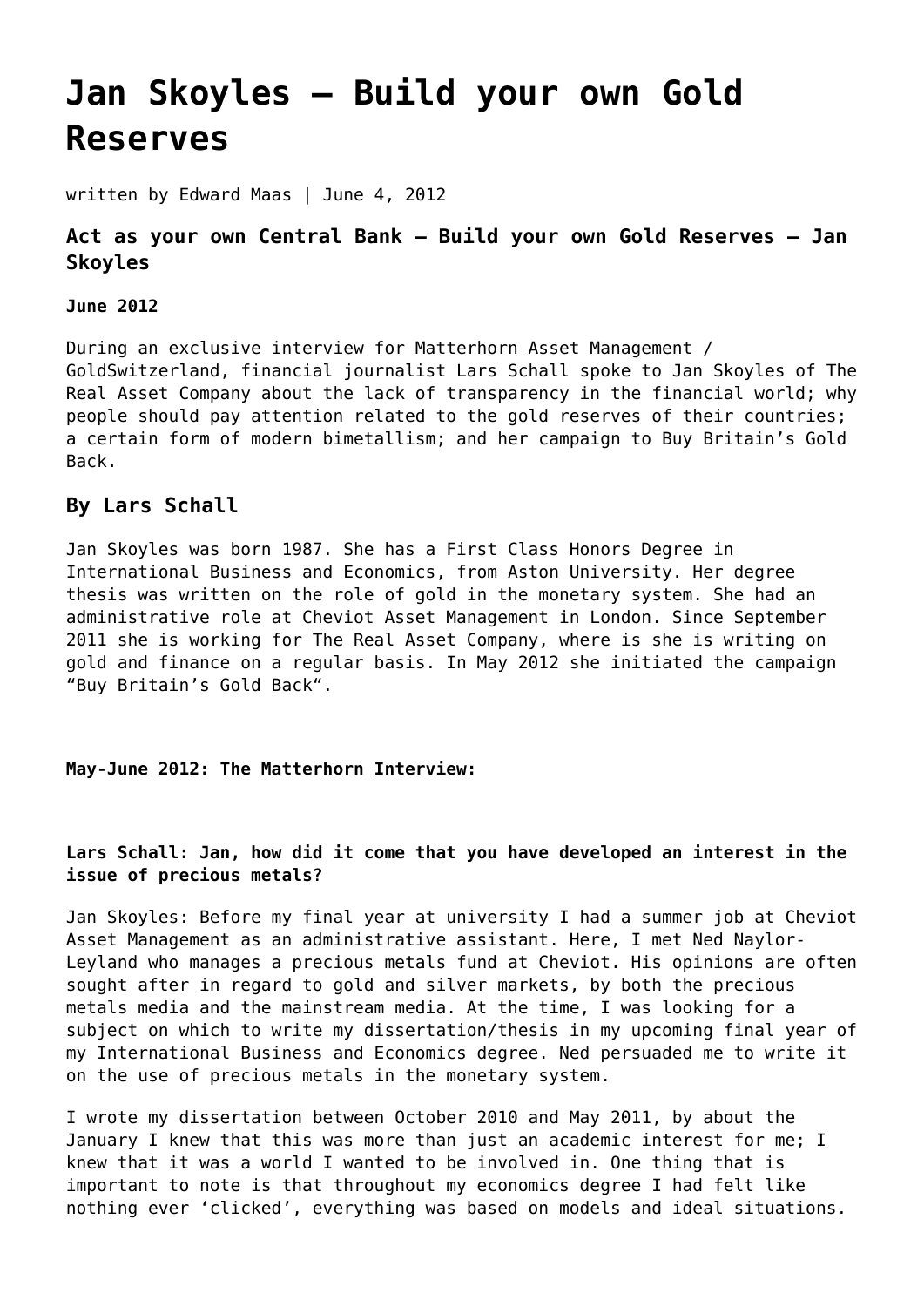Where were the people? Where were the historical examples of this theory in practice? Writing about precious metals in the monetary system led me to discover the Austrian school of economics and all of a sudden economics made sense to me.

## **L.S.: One feature of the financial crisis is a lack of transparency. Do you consider this also as a factor of concern in the realm of precious metals?**

J.S.: I think of transparency in two areas in regard to precious metals. One, is the lack of transparency in the behaviour of governments and banks in regard to the gold and silver markets. At present, as I am still relatively new to this space, I try not to comment too much on the manipulation of the gold and silver markets. The second, is the lack of transparency in teaching individuals, your average investor or saver, about the importance of understanding money and why you should have some of your investments in gold.

I find it frustrating that every weekend I open the money section which inevitably has a feature on which savings schemes are best or which pension plans are the most secure. On the rare occasion gold is mentioned it is derided as a 'traditional' investment and they fail to explain why, instead they clutch at reasons as to why it is no longer safe for today's investor. Inevitably they use short-term data and they only refer to what happened to the gold price during the Lehman Crash. Rarely do the mainstream media refer to the value of gold and fiat money, they look at the returns on them, rather than the return of them. The other issue is of course that the mainstream does not distinguish between physical and 'paper' gold.

#### **L.S.: What signs do you see for a comeback of gold as form of international money?**

J.S.: It seems that every week there is a new story about the latest increase in gold demand from a country which so far has resisted the major turmoil of the financial system. For instance, earlier on this month, I wrote an article on the Turkey's gold demand. This is a country which has had some fairly dire times, economically, in the living history of the majority of their adults. As the financial storm clouds roll closer to the country, and the government try to deal with an increasing current account deficit, more people are turning to gold.

The citizens of Turkey are estimated to hold approximately 5,000 tonnes of gold in their homes. This is more than Germany's Bundesbank, and over 3,000 tonnes more than their own central bank. These are serious investors. They are even changing the way that they are investing in gold, turning to bars and coins as opposed to the once favoured gold jewellery. Added to this there are reports of huge gold transfers from Turkey to Iran. Of course, earlier in the year Iran, India, Russia and China were reportedly discussing trading in gold, in order to avoid the dollar.

Meanwhile, we see that central banks continue to be net buyers of gold. Of course, not our own central bank or the Federal Reserve. China, in 2011, reportedly increased their gold bar demand by 51%. This is a country which just cannot get enough gold. Not only are gold exports banned, but they still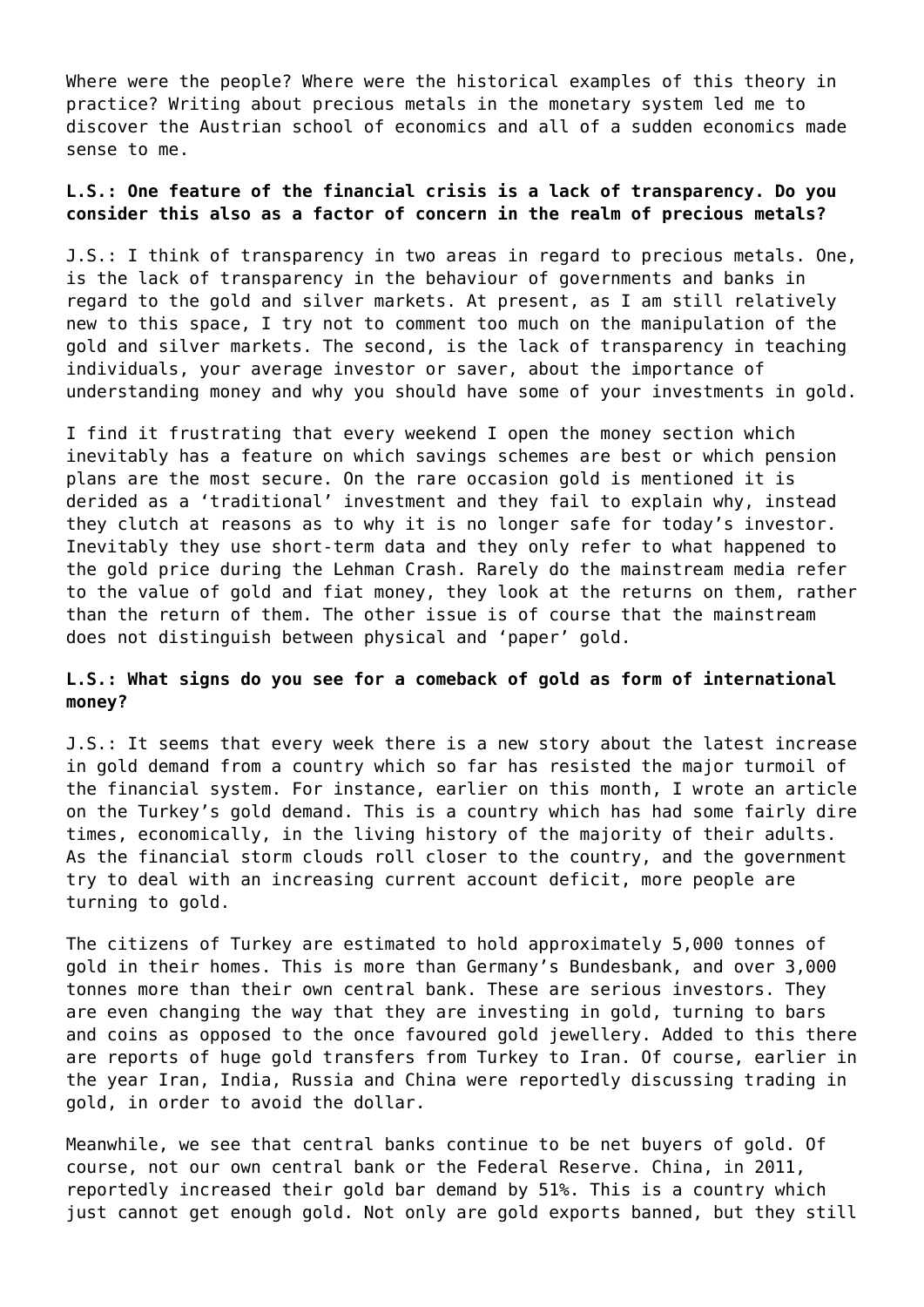have to import gold to satisfy gold investment demand. John Butler recently wrote that banks were lobbying the BIS to make gold into a tier 1 capital asset. If this were to happen then the demand for gold and the gold price would rocket.

I could go on, there are endless examples of individuals and governments turning to gold. It seems to me that many individuals have always known gold is important but now many governments, who are not as submerged in this financial crisis as those of us in the West are, are also hoarding gold and using it in international trades. I believe they see what is ahead and they know that they dollar cannot retain the confidence which has driven it for this long. They are preparing for a new monetary system.This is a topic which I am extremely interested in and your readers can read plenty of my articles on it on our website.

**L.S.: Why do you think the people should pay attention related to the gold reserves of their countries? Isn't the yellow metal pretty much useless as a lot of people would argue?**

J.S.: Gold reserves are kept by a country for the following reasons:

- $-$  The treasure chest argument  $-$  the need to have it for emergencies
- It is ultimately money, history shows this
- It is the ultimate store of value
- There is no default risk
- It cannot be printed

As Alastair Macleod discussed in a recent speech, we really don't have any idea what is happening to the gold which is kept in reserve. But, for the reasons given above, we should pay far, far more attention!

The efforts it takes for there to be an audit of these accounts, as you know, is huge. People should be asking why life is made so difficult for those who just want to check that the gold is where it should be. What's so irritating is that companies, such as The Real Asset Co, work very hard to show people that the gold is where we say it is, and because it is the clients' we won't sell it. We couldn't even if we wanted to  $-$  it is not our gold, it is the client's. And yet, it seems to be ok when central banks can take liberties with other countries' gold.

It's interesting that so many people argue that gold is useless, and yet they seem to spend half their working lives feeling the need to defend it so adamantly. If it was so useless then people wouldn't feel the need to fight against it so much! I can see, from their point of view, why perhaps most of the time it can be seen as 'useless', it does sit in a vault, you can't play with it, you can't show it off, it doesn't pay dividends. But unlike the useful assets, it does retain its value. And whilst it can be seen as useless for the majority of the time, when it's not it is indispensable.

**L.S.: Is gold in our days only tied to the ''fear factor''? And do you think that the value of the U.S. dollar is still very important for the demand for precious metals, or are there other factors part of a wise calculation as**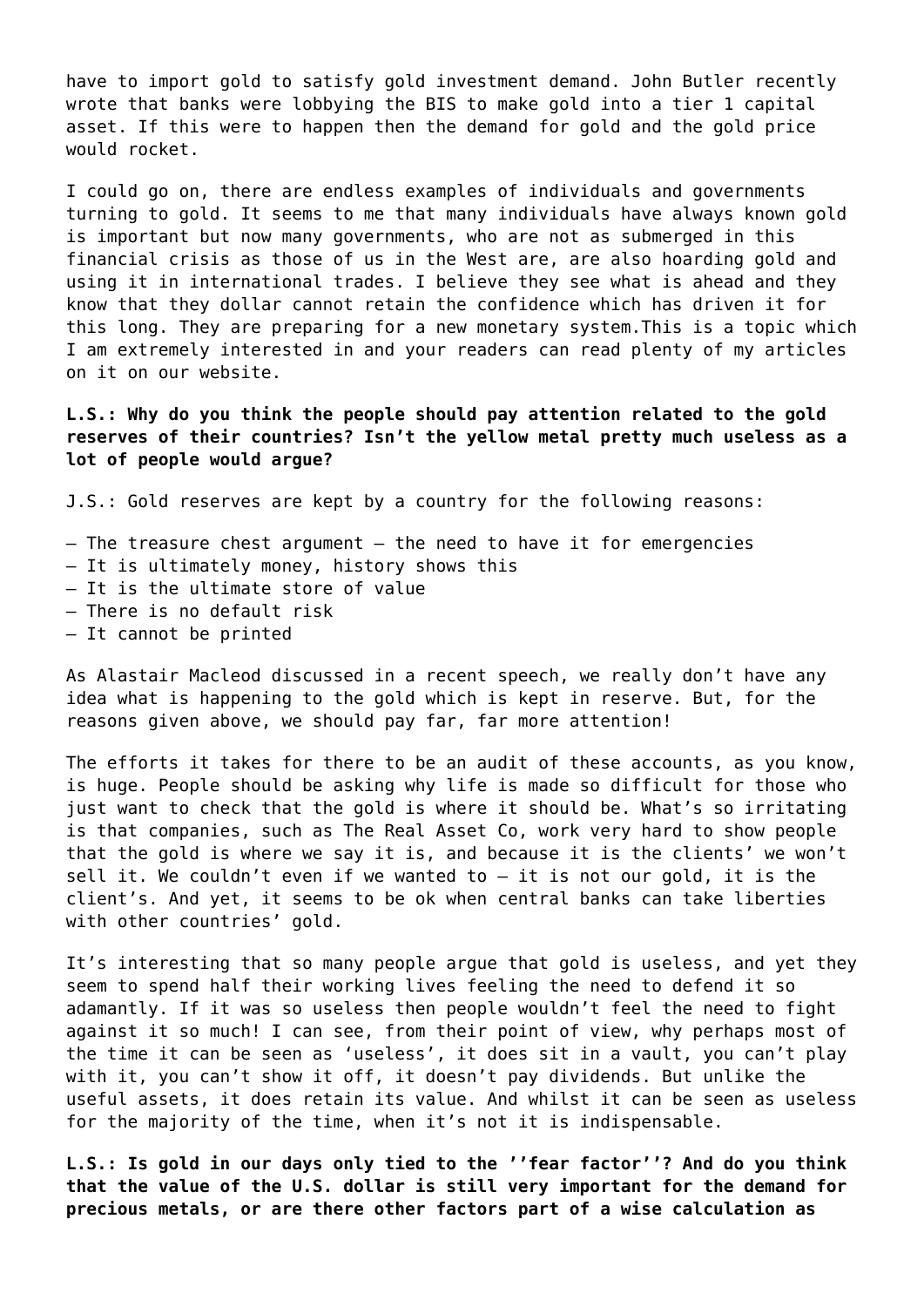#### **well?**

J.S.: Perhaps in the West the majority of gold demand is driven by the fear factor. However, I disagree for many other countries. For instance India's citizens have long been high accumulators of the yellow metal alongside China and the Arab nations. The US dollar is to some extent the main driving factor, in that we have a dollar based trading system. However, the dollar is just one of many fiat currencies, which are all, along with the dollar, being continuously debased.

It is important to also remember that as emerging nations become creditor nations they, in the early days, have a fairly simplistic approach to managing their reserves, they think in traditional bounded terms and opt for T-bills, Euros, Yen etc. But as they become more sophisticated they become more aware of their systemic importance, and diversify into real assets, such as gold. They all become increasingly aware of the tricks of the dollar managers; something which we are seeing significantly with China. The Arab exporters have been aware of this game for decades now and after exchanging their oil for petro dollars have quickly sold out of this paper and looked for tangible assets, especially gold bullion. The Arab nations have long understood the game, and the Chinese and Russian look like they get it now too.

**L.S.: Why do think that a form of modern bimetallism could actually work in the international monetary system alongside the current fiat system?**

J.S.: I suspect this question has come from my BSc dissertation…

#### **L.S.: Yes.**

J.S.: …in which I concluded that a gradual move towards a sound currency could be achieved through bimetallism. I proposed gold be used as a settlement currency by large companies (in fact, we are now seeing this with countries) and silver coins be issued (as proposed by Hugo Salinas-Price) as a means of reducing inflation within a currency system. These could both work within fiat environments.

By encouraging individuals and corporations to trade with gold as a settlement currency, whilst introducing silver coins into the hands of the population, there would be minimum disruption to the financial system. The proposed introduction of silver coins, as per the above, relies on the government's cooperation; therefore this overall proposal will work alongside the current system.

Using gold as a settlement currency would be entirely down to consumer choice and preference. Fiat currency would remain in circulation and therefore citizens would have the power to choose their medium of exchange – this in and of itself solves the issue of the current monopoly over the issuance of money.

Fekete (2000, cited Lips, 2001, p58-61) believes bimetallism has shown greater stability than any other monetary standard used throughout history.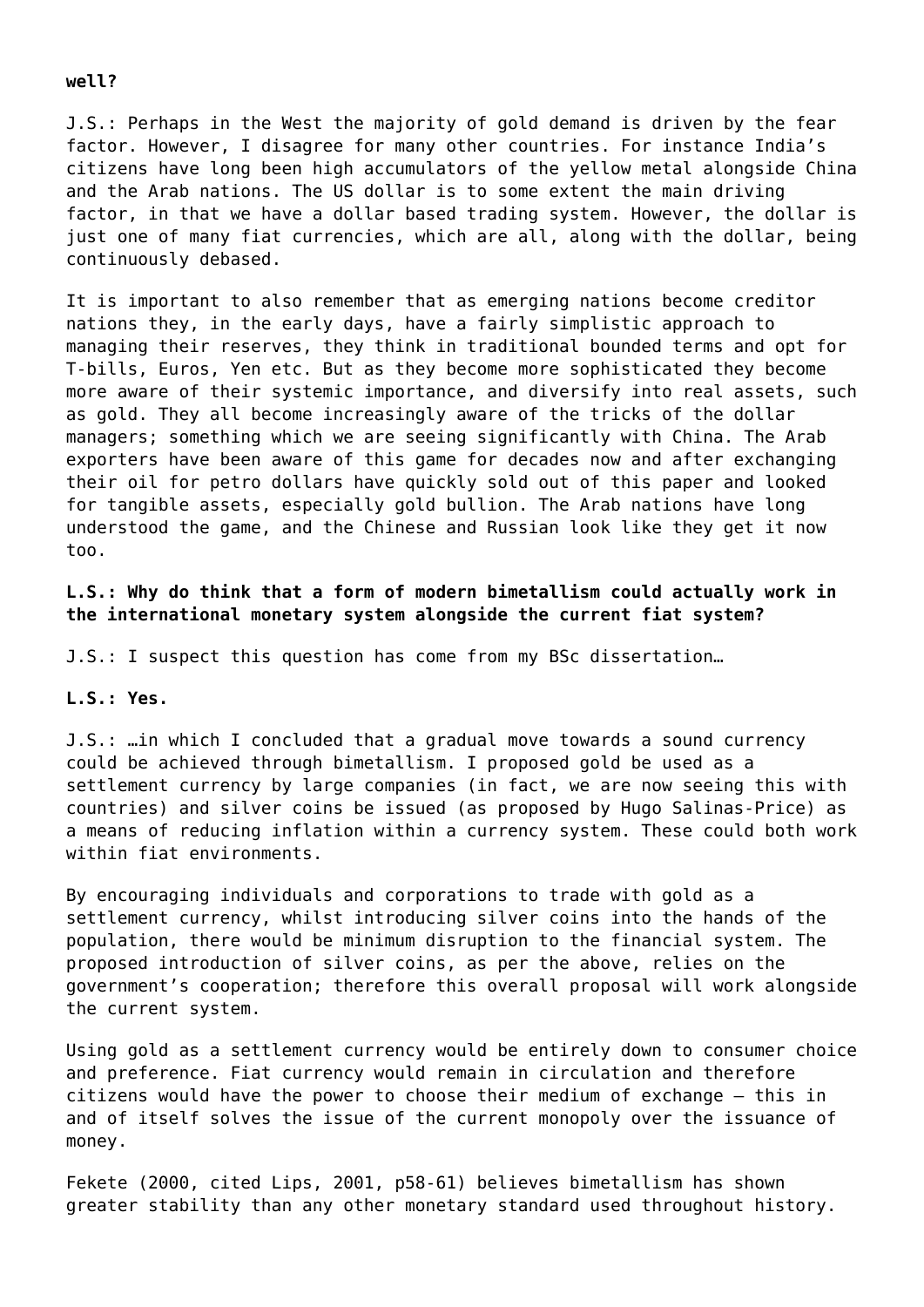It only became volatile when governments began to create policies which gave them greater control of the monetary order.

#### **L.S.: Do you support an independent audit of the gold reserve of the United States? And if so, why?**

J.S.: I support an independent audit of the gold reserve of the United States. It seems to me that if you keep anything on behalf of others, whether it be citizens or other countries, you would carry out regular audits. As Dr Ron Paul says, you would think that if someone were questioning where the gold was, then they would be keen to prove its existence. It seems strange that the Federal Reserve is not concerned about how this looks.

The recent Republican party nominations show that the debate around a goldbacked dollar is gaining steam, and let's be honest it is not an impossible scenario given the loss in confidence the fiat dollar is currently experiencing. If this were to happen then it is important to know how much gold is there in Fort Knox.

#### **L.S.: What is your take related to the various repatriation campaigns with regards to sovereign gold stocks that are located in foreign countries?**

J.S.: I fully support these campaigns, mainly because I think they are playing an important role in making more people aware of gold's important role in international monetary systems. The world's economy is rapidly changing and I think it is important for all governments to take stock of their reserves and assess the importance of them. As we have discussed above the majority of the Western governments do not seem to be as 'hot' on gold as the emerging economies are. In order to prepare for new monetary systems, which we suspect will be based on gold, a country's gold reserves need to be within the nation.

## **L.S.: My friend Alasdair Macleod contributed this question to our interview: The Bank of England operates sight accounts for other central banks. Can the bank confirm the ratio of gold actually held to sight liabilities?**

The reason I ask this is that the Bundesbank has confirmed that some of its gold is in London, and if it is held in a sight account, it might have been sold. Moreover, the extent that uncovered gold is held in these sight accounts is a liability for UK taxpayers.

J.S.: I am interested to find out more about the gold which BofE actually holds, but just to remind you that isn't something which I have said to know anything about. Our Buy Britain's Gold Back campaign is basically about getting everyone to stop relying on the central bank and act as their own central banks – build their own gold reserves. Having said that Alasdair's question and his recent presentations have caused me to think some more about the accounting for gold in the Bank of England. So watch this space!

#### **L.S.: Could you explain to the layman the fatal policy of "Brown's Bottom," please?**

J.S.: Between 1999 and 2002 Gordon Brown sold 395 tonnes of the UK's gold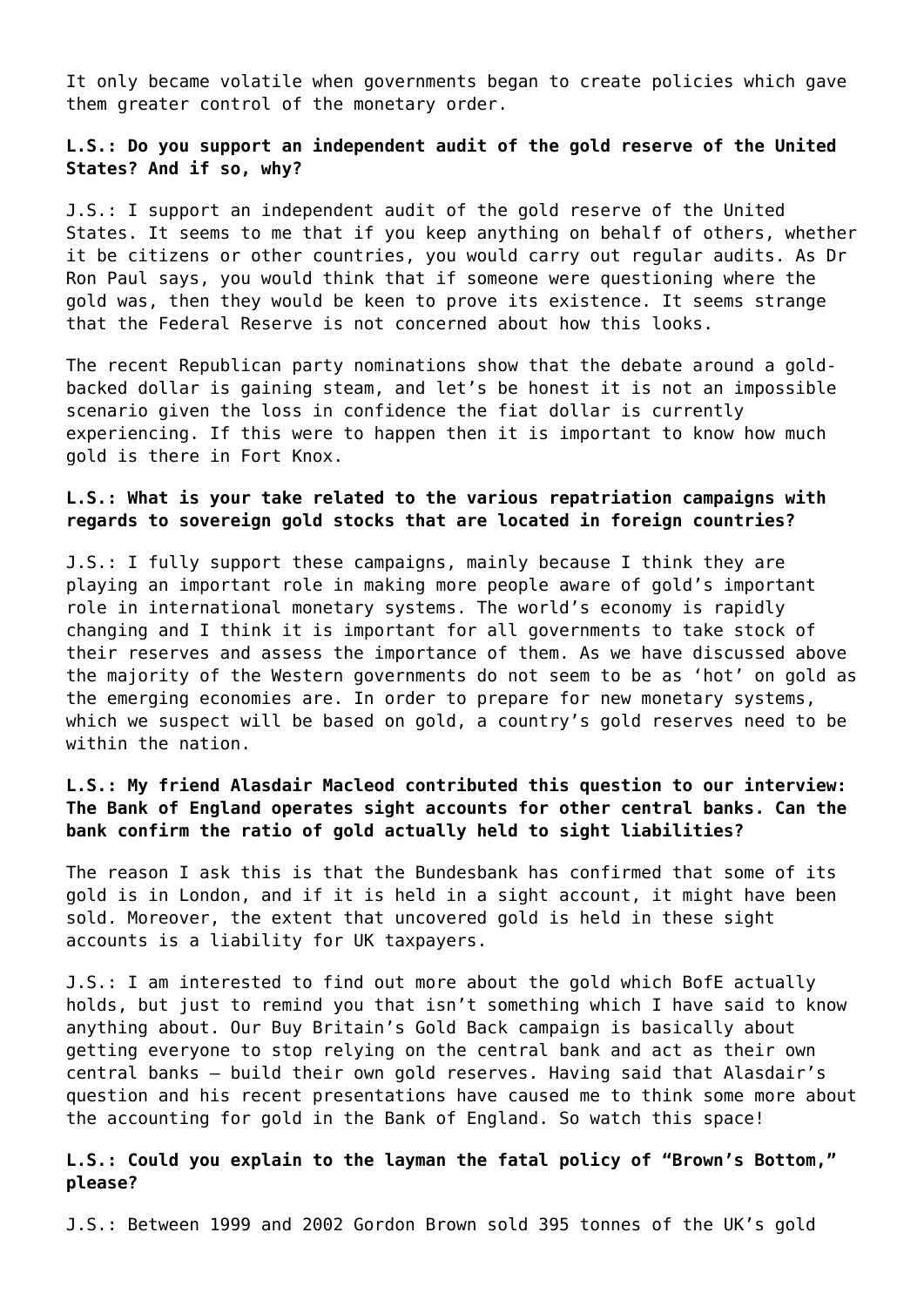reserves, nearly half of the total gold reserves. The average price achieved in the sales was \$275.60 per ounce. This was a twenty year low, after a prolonged bear market. However, since then the gold price has climbed to extraordinary new highs, it hasn't looked back. This period is now referred to as 'Brown's Bottom'.

The gold sales were telegraphed to the market alerting them to the fact that huge volumes of gold would be offered, allowing front running to occur. The gold was sold in a series of 17 auctions. The manner in which the sales were carried out implies that the UK Treasury did not work hard to get the best price.

It was widely believed that the gold sale was in support of the budding euro and that the proceeds would be used to purchase new euros. However, according to some in the gold world, Brown's moves were slightly more political than he originally implied.

#### **L.S.: Do you think this was also done to put a downward pressure on the price of gold?**

J.S.: In Jesse's Café Americain, back in 2010, it was suggested that Brown sold the gold in order to bailout mega banking empire Rothschild and also AIG.

They wrote, "There is also a credible speculation that the sale was designed to benefit a few of the London based bullion banks which were heavily short the precious metals, and were looking for a push down in price and a boost in supply to cover their positions and avoid a default. The unlikely names mentioned were AIG, which was trading heavily in precious metals, and the House of Rothschild. The terms of the bailout was that once their positions were covered, they were to leave the LBMA, the largest physical bullion market in the world."

I think the above is a credible explanation. However I think sheer lack of intellect and understanding or the importance of gold may also have been the reason for the manner in which the gold sales were carried out. We have seen quite clearly in the last decade or so, how fixated politicians and economists are on the belief that we are in a new age of economic understanding; that we don't need the old fashioned approaches, we've got these brand new currencies and financial markets, we can run huge deficits, we can print money. They clearly misunderstand, or refuse to understand, how money works.

#### **L.S.: You have initiated the campaign "Buy Britain's Gold Back." Please let us know more about it.**

J.S.: Buy Britain's Gold Back is a campaign to get savers to individually buy back the gold which Gordon Brown sold, but for themselves, for their own reserves, to protect their wealth. Gordon Brown sold 395 tonnes of gold, between all the income tax payers in the UK, this would just be 13.3g each of gold. At current (at the time of writing) gold prices, this is less than £500.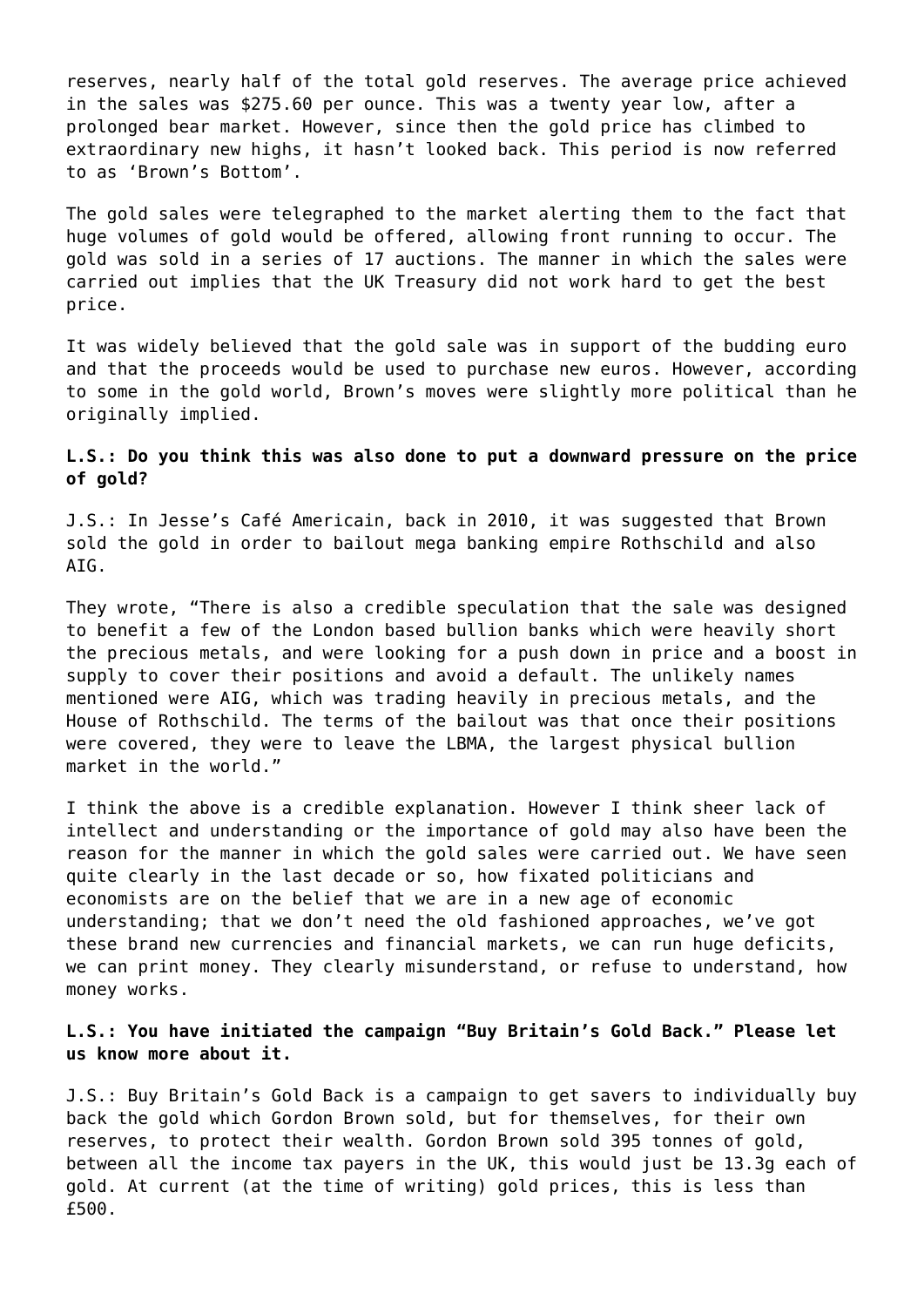Gordon Brown selling the gold is something which the majority of UK citizens still remember, in fact it surprises me how many remember. When people recall the gold sales, they don't necessarily know about the significance of the sales – i.e. the low gold price, front running the market, the importance of gold reserves for a country etc. There is just something inside them that tells them that he has sold some of our 'family jewels' and this was wrong. People know that it is important to have gold.

So, following on from that, we began to ask, if people know it's important for a country to have gold, then why do not they not realise that it is important for an individual to have gold? Buy Britain's Gold Back is a straightforward initiative we launched to get people to start acting as their own central bank.

#### **L.S.: How do you envision the gold standard of individuals, which is part of your campaign?**

J.S.: The gold standard can be read in many ways, we see it as a means to which individuals can insure their wealth by investing in gold.I don't believe that any national government will enforce a return to the gold standard; I think it will happen over time and by choice – as it has done in the past.

An individual's gold standard is the means by which individuals can opt out of saving and spending in fiat money, be it pounds, euros or dollars and instead choose gold.

The next stage is of course when they are able to 'spend' their gold using gold backed current accounts. We don't expect this to be too far in the future. There is little reason for this to not be possible, gold is money after all. If many countries are now using gold as medium of exchange in international transactions then why shouldn't individuals in peer to peer transactions?

I can see the gold standard evolving slowly through companies and individuals, rather than governments. The more companies are required to use gold when trading with certain countries, the more individuals may then be required to operate in gold also.

#### **L.S.: How should people deal with the high volatility in precious metals that will increase over the next few years?**

J.S.: First of all, volatility is part and parcel of investing in precious metals, particularly silver investment.

One thing to make sure is that one invests in allocated precious metals, without leverage. Investing with leverage means that you have greater exposure to price movements and therefore experience the volatility to a greater degree. We recommend owning bullion without leverage as it means the volatility will affect your P&L less. We recommend a strategy in which you dollar cost average into bullion each month, on a fully back basis. That way you achieve a lower APU.